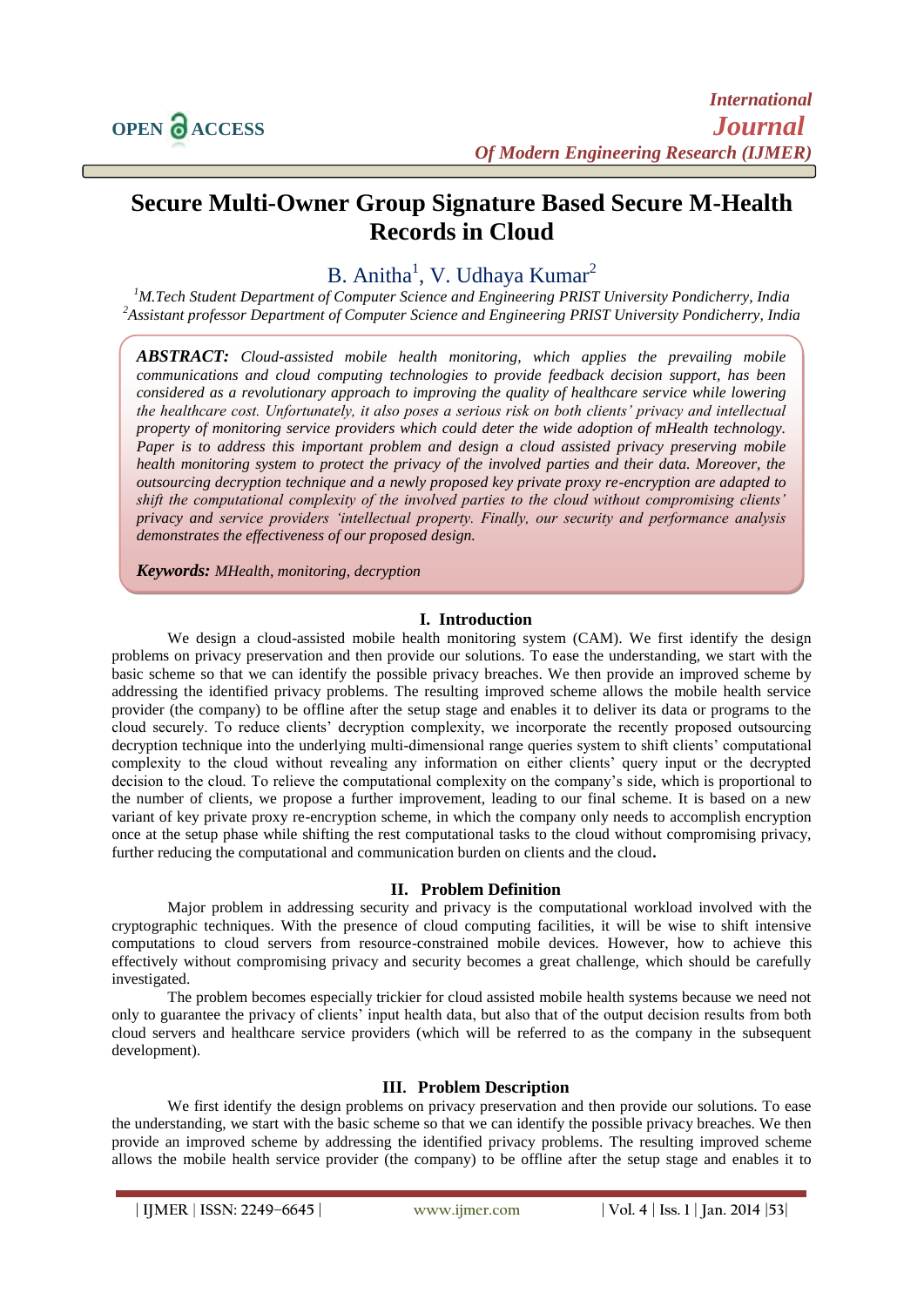deliver its data or programs to the cloud securely. To reduce clients' decryption complexity, we incorporate the recently proposed outsourcing decryption technique into the underlying multi-dimensional range queries system to shift clients' computational complexity to the cloud without revealing any information on either clients' query input or the decrypted decision to the cloud.

# **IV. Feasibility Study**

Feasibility analysis tells how the present system is compatible with the resource present with developing team. The objective is to determine quickly at the minimum expense how to solve a problem. The following feasibility studies are conducted to the feasibility of proposed system.

## *The feasibility study is term in three ways as followed:*

- Technical feasibility
- Behavioral feasibility
- Economical feasibility

## *A. Technical Feasibility*

Technical feasibility center on the computer system (hardware, software etc.) and to what extend it can support the proposed system. This system uses ASP.NET with  $c#$  as front end and SQL as back end. Since the system needs much user interface, the design and implementation can be done.

## *B. Behavioral Feasibility*

The annotation overhead is very small. So that the performance of the fully automatic static verification is acceptable, and that the performance overhead of the runtime checking is limit. So this system is operationally feasible**.**

## *C. Economic Feasibility*

The current project is economically feasible because the project duration is 6 months and the man power is one. All the necessary hardware and software are provided in the organization.

The basic COCOMO estimation:

A development project is sized at 3.7 KLOC.

The basic COCOMO equation for effort (E) in staff-months(SM) is:

Effort(SM) = 2.4(KLOC)  $1.05 = 2.4(3.7)1.05 = 2.4(3.885) = 9.324$  staff-months.

Development time (TDEV): TDEV =  $2.5(SM)$   $0.38 = 2.5(9.324)0.38 = 2.5(3.54312) = 6$  months.

The average number of staff members(S):

Staff = Effort / TDEV = 10 staff-months / 6 months = 1.5 staff members on average.

The productivity rate (P):

Productivity = Size / Effort = 3700 LOC / 9.324 staff-months = 396 LOC/staff-months

So the implementation of the project is no so costlier and the system is economically feasible.

## **V. Proposed System**

In this paper, we design a cloud-assisted mobile health monitoring system (CAM). We first identify the design problems on privacy preservation and then provide our solutions. We then provide an improved scheme by addressing the identified privacy problems. The resulting improved scheme allows the mobile health service provider (the company) to be offline after the setup stage and enables it to deliver its data or programs to the cloud securely. To reduce clients' decryption complexity, we incorporate the recently proposed outsourcing decryption technique into the underlying multi-dimensional range queries system to shift clients' computational complexity to the cloud without revealing any information on either clients' query input or the decrypted decision to the cloud. It is based on a new variant of key private proxy re-encryption scheme, in which the company only needs to accomplish encryption once at the setup phase while shifting the rest computational tasks to the cloud without compromising privacy**.** 

## **VI. System Architecture**

The company stores its encrypted monitoring data or program (branching program) in the cloud. Individual clients collect their medical data and store them in their mobile devices, which then transform the data into attribute vectors. The attribute vectors are delivered as inputs to the monitoring program in the cloud through a mobile (or smart) phone. TA is responsible for distributing private keys to clients and collecting service fees from clients according to a certain business model such as "pay-peruse" model. TA can be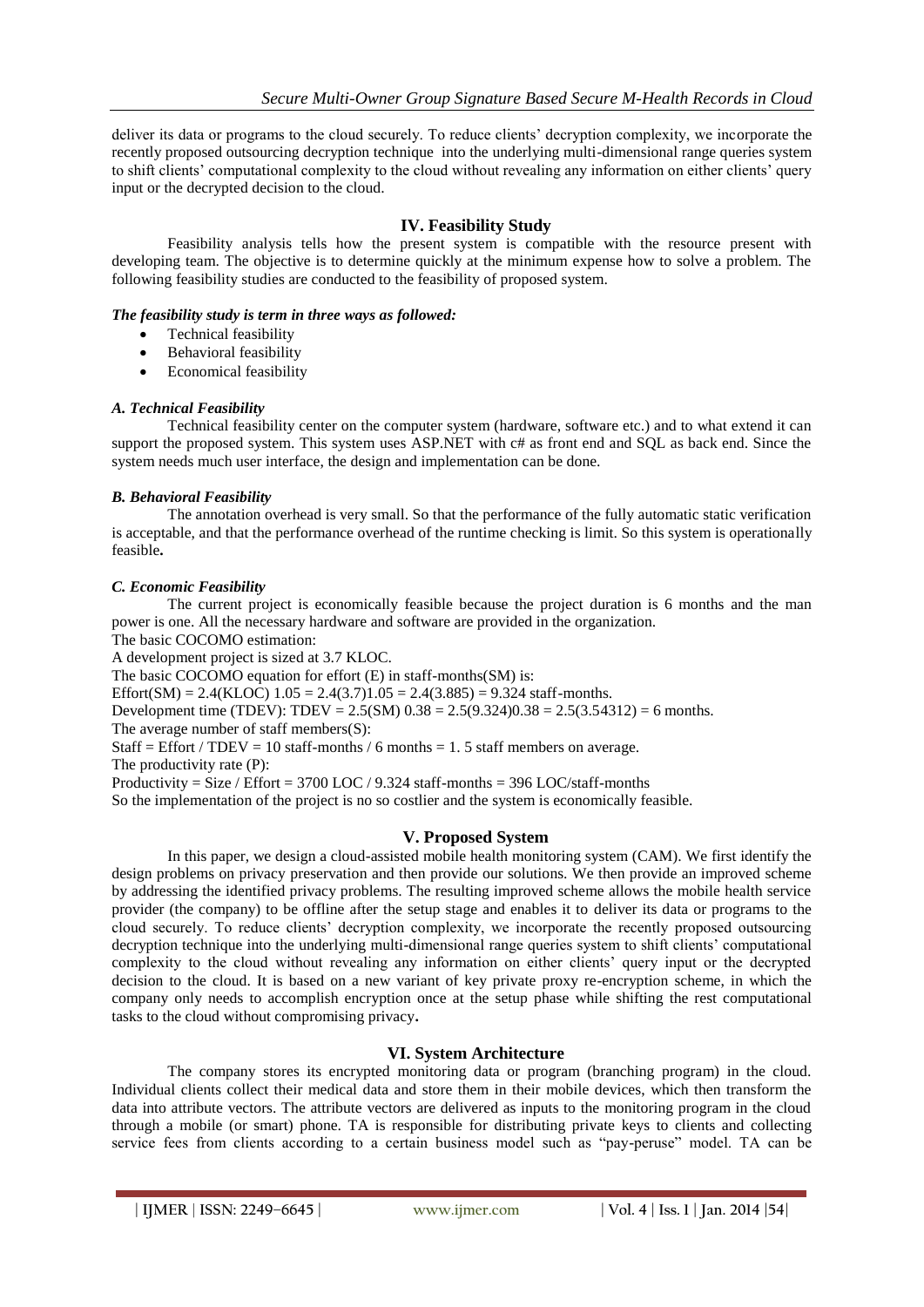considered as a collaborator or a management agent for a company (or several companies) and thus shares certain level of mutual business interest with the company.



At the initial phase, TA runs the Setup phase and publishes the system parameters. Then, the company first characterizes the flow chart of an mobile health monitoring program as a branching program which is encrypted under the respective directed branching tree. Then the company will deliver the resulting cipher text and its company index to the cloud, which corresponds to the Store algorithm in the context. When a client wishes to query the cloud for a certain mobile health monitoring program, the i-th client and TA run the Token Gen algorithm. The client sends the company index to TA, and then inputs its private query (which is the attribute vector representing the collected health data) and TA inputs the master secret to the algorithm. The client obtains the token corresponding to its query input while TA gets no useful information on the individual query.

At the last phase, the client delivers the token for its query to the cloud, which runs the Query phase. The cloud completes the major computationally intensive task for the client's decryption and returns the partially decrypted cipher text to the client. The client then completes the remaining decryption task after receiving the partially decrypted cipher text and obtains its decryption result, which corresponds to the decision from the monitoring program on the client's input. The cloud obtains no useful information on either the client's private query input or decryption result after running the Query phase.

## **VII. Data Flow Diagram**

A data flow diagram is graphical tool used to describe and analyze movement of data through a system.





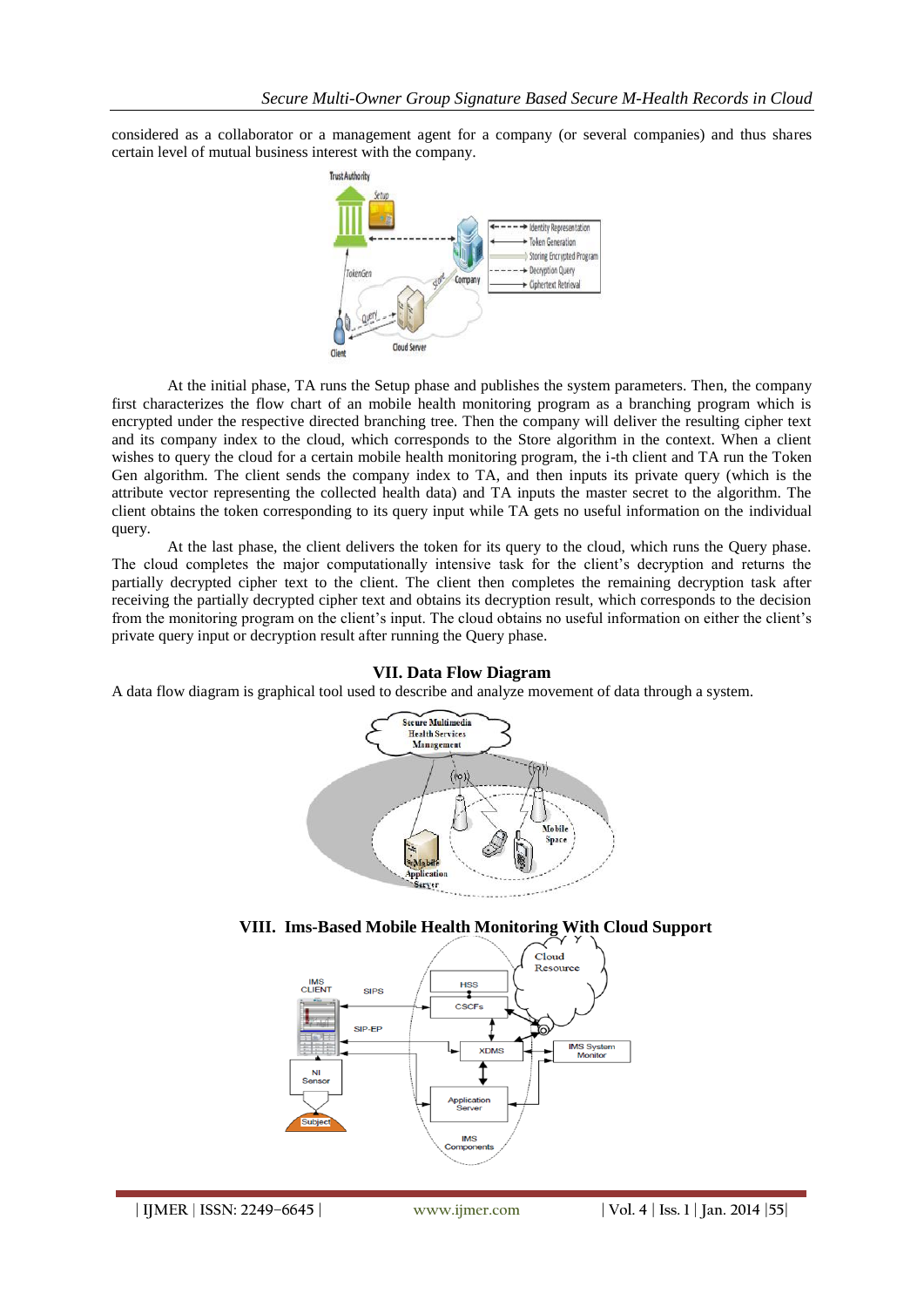# *A. Outsourcing Decryption*

The basic CAM has the following security weaknesses .First, the identity representation set for a client's attribute vector v is known to TA, and hence TA can easily infer the client's private attribute vector. Second, the client cannot protect his privacy from the cloud either because the cloud can easily find out the identity representation for the private key skvi,  $i \in [1, n]$  by running identity test in MDRQ. The cloud can simply encrypt a random message under any attribute value v' until it can use sky to successfully decrypt the cipher text, which means there is a match between  $v' = vi$  and hence it successfully finds out vi. Third, neither can the data privacy of the company be guaranteed since the identity representation of the respective range is revealed to the cloud whenever the decryption is successful due to the match revealing property (see Sec. II-D3) of MDRQ. The cloud can finally find out the company's branching program since it has the private keys of all the system users.

To rectify these weaknesses in the basic CAM, we provide the following improvement in this module. The high level idea is as follows: in order to avoid leaking the attribute vector to TA, the client obliviously submits his attribute vectors to TA so that he can obtain the respective private keys without letting TA get any useful information on his private vector. The client runs the outsourcing decryption of MDRQ to ensure the cloud completes the major workload while obtaining no useful information on his private keys. On the other hand, the company will permute and randomize its data using homomorphism encryption2 and MDRQ so that neither the cloud nor a client can get any useful information on its private information on branching program after a single query. Meanwhile, the company is also required to include the randomness in the randomization step in the encryption sent to TA to ensure that TA can successfully generate tokens for clients.

## *B. Healthcare*

Feature of Mobile Health All the major health failure problem classification to this page.

a. Login

i. Login the all authorized administrator user to login and give diagnosis the patient.

ii. Registration

iii. User Directory

iv. User Treatment Commands

v. User Profile

b. Privacy Block

In this Module, security tools and offers the necessary modifications to meet our design needs.

c. Bilinear Pairing:

Bilinear pairing is crucial to our design, which would further serve as the building block of the proposed CAM. d. Homomorphic Encryption:

Another technique we will use for oblivious transfer protocol is homomorphic encryption, which is widely used as an underlying tool for constructing secure protocols. CAM adopts a semantically secure additively homomorphic public-key encryption technique.

## *C. Mobile Health Information*

The proposed re-encryption scheme incorporates the outsourcing decryption so that the other security and efficiency characteristics in the final CAM should be inherited here. By using our newly-proposed key private proxy re-encryption, we are design our highly efficient CAM with full Privacy in this module**.**

## *D. Cloud user*

We create a local Cloud and provide priced abundant storage services. The users can upload their data in the cloud. We develop this module, where the cloud storage can be made secure. However, the cloud is not fully trusted by users since the CSPs are very likely to be outside of the cloud users' trusted domain. Similar to we assume that the cloud server is honest but curious. That is, the cloud server will not maliciously delete or modify user data due to the protection of data auditing schemes, but will try to learn the content of the stored data and the identities of cloud users**.**

## *E. Group Manager*

Group manager takes charge of followings,

- 1. System parameters generation,
- 2. User registration,
- 3. User revocation, and
- 4. Revealing the real identity of a dispute data owner.